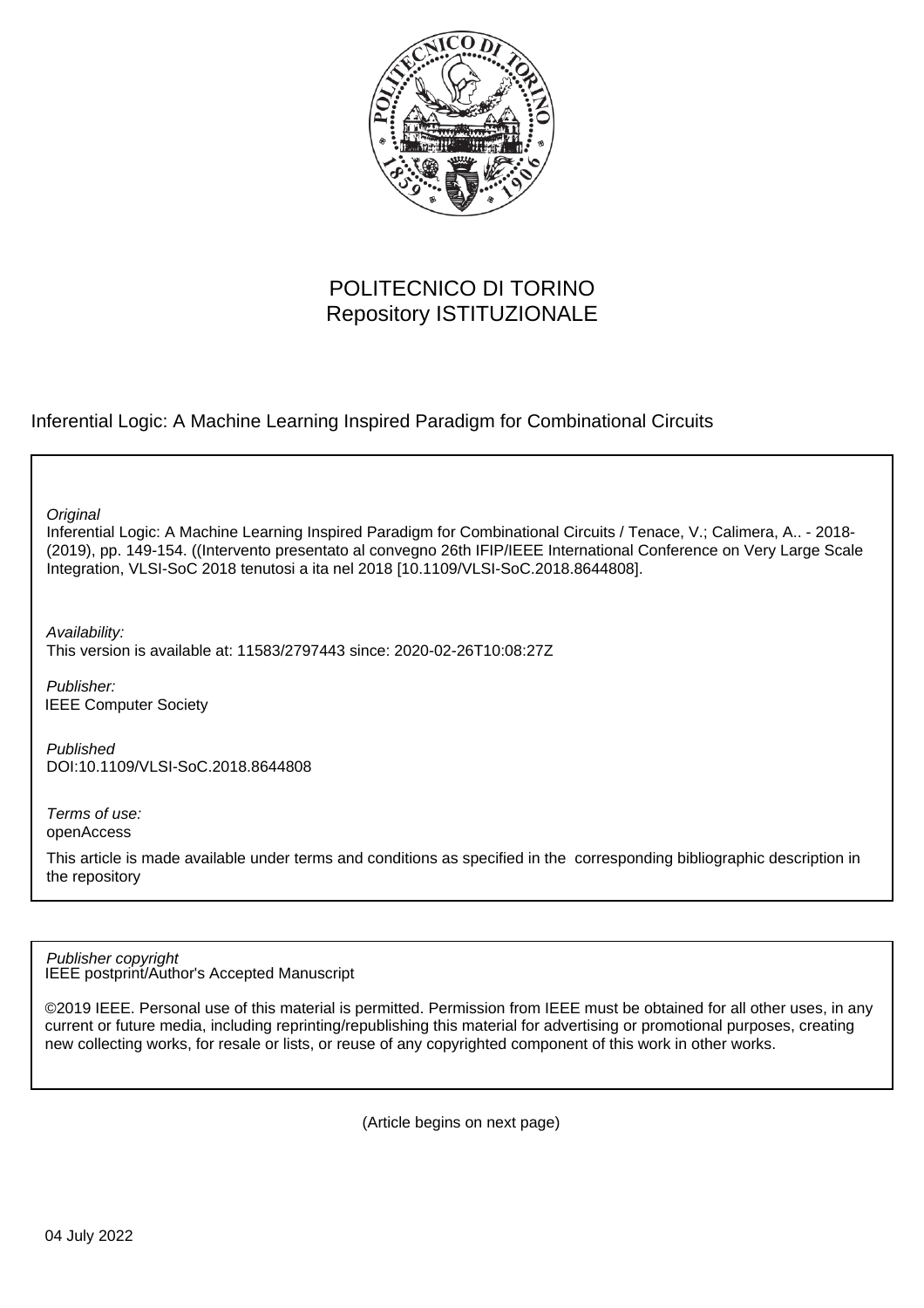# Inferential Logic: a Machine Learning Inspired Paradigm for Combinational Circuits

Valerio Tenace, Andrea Calimera

*Dipartimento di Automatica e Informatica, Politecnico di Torino, Torino (Italy)*

*Abstract*—Machine learning (ML) theories and tools suggest alternative forms to conceive and represent relationships among data. The same theories find their application in the Boolean domain, where logic functions can be described as inference rules. This paper introduces *Inferential Logic*, a novel paradigm that leverages the ML concept of statistical inference for the design of combinational logic circuits, the *Inferential Logic Circuits* (ILCs). The new design concept is conceived for low-power circuits that run *quasi-exact* computation in error-resilient applications, but it also provides an *exact* run-mode that can be dynamically enabled when accuracy scaling is not an option.

#### I. INTRODUCTION

Machine learning (ML) is a paradigm in which hardware or software systems replicate a few simple learning/reasoning mechanisms proper of the human brain to resolve complex relationships among data [1]. The strength of ML tools lies under their ubiquity; they orthogonally apply to problems of different nature using statistical models on the collected data, just as the brain does through inductive reasoning over previous acquired knowledge.

Although the first evidence of such techniques dates back to the mid-19th century, recent advancements in computer architectures and massively parallel computing have prompted renewed interest on the matter. ML is inspiring new research trends which might have huge impact on many commercial and scientific fields. The Electronic Design Automation (EDA) is not an exception. The EDA community is mainly focusing on efficient hardware mapping of brain-inspired computing models, e.g., deep learning, while little effort is being spent on investigating how to take advantage of biological mechanisms to solve EDA problems. In this context, most noticeable contributions include the works by Li Wang [2], [3], where ML techniques are shaped to address testing and verification of digital circuits by means of several supervised and unsupervised techniques. Inspired by a previous work by Guzey [4], Li Wang also describes the concept of a supervised Boolean function learning mechanism where a statistical model evaluates the output of the function in order to reconstruct the original logic. Apart from these examples, very few has been done in terms of design strategies; for instance, a proper flow to build logic circuits using ML is currently not available.

In our view, the potential of ML techniques should be exploited more efficiently in order to create logic circuits that mimic how the human brain works, namely, to implement inaccurate, yet fast logic reasoning [5], [6]. This paradigm shift encompasses the replacement of exact logic rules and Boolean operators in favor of statistical models and inference tools.

Moving towards this objective, in this paper we describe a new design methodology where the representation of a generic Boolean function is obtained by means of a learning problem. The goal is to represent the behavior of a logic function through a more compact abstract model that works as a statistical description of the function itself. Such description is then used to *infer* the outcomes of the Boolean function up to a certain level of accuracy. Once mapped on a piece of hardware, the resulting circuit runs the *quasi-exact* computation of the logic function; we called this block the Inference Unit. However, since for some applications accuracy degradation is not an option, we describe how the inferential model can be reinforced in order to reach the full description of the logic function, hence, the *exact* computation. In such a case the Inference Unit is supported by an auxiliary unit called Supervisor Unit. We refer to this new class of circuits as Inferential Logic Circuits (ILCs) and we provide a complete framework for their logic synthesis and optimization.

Experimental results collected from an ILC embedded into an error-resilient application demonstrate that quasi-exact computation achieves an average accuracy of 94%, yet using  $22 \times$  less devices w.r.t. a circuit counterpart obtained with a state-of-theart standard design flow. Moreover, we quantify the figures of merit of other ILC benchmarks thus to give a fair comparison against a multi-level logic optimizer that obeys Boolean rules.

# II. BACKGROUND

In the panorama of machine learning, Classification Trees (CTs) represent a class of methods for the construction of classification models. Solving a classification problem encompasses two main stages: the *training* stage, which aims at generating the statistical abstract representation of the model, i.e., the CT; the *validation* stage, which quantifies the level of accuracy of the trained CT.

The training stage makes use of a labeled data-set with *n* observations; each observation is described by  $p$  predictor variables  $X = \{x_1, \ldots x_p\}$  and is labeled by one of the *m* available classes  $y_i \in Y = \{y_1, \ldots y_m\}$ . During the validation stage, the CT is used to classify never occurred samples described by  $X$  over the label-set  $Y$ ; the accuracy is given by the number of new samples that are correctly classified.

Building a CT implies the search of a "good" partitioning of the input space [7]. A CT implements a recursive partitioning using a proper sequence of comparisons between predictor variables and numeric thresholds. Let us assume to have a training data-set of people living in a city described through several predictors, or features, such as X={*Age, Weight,*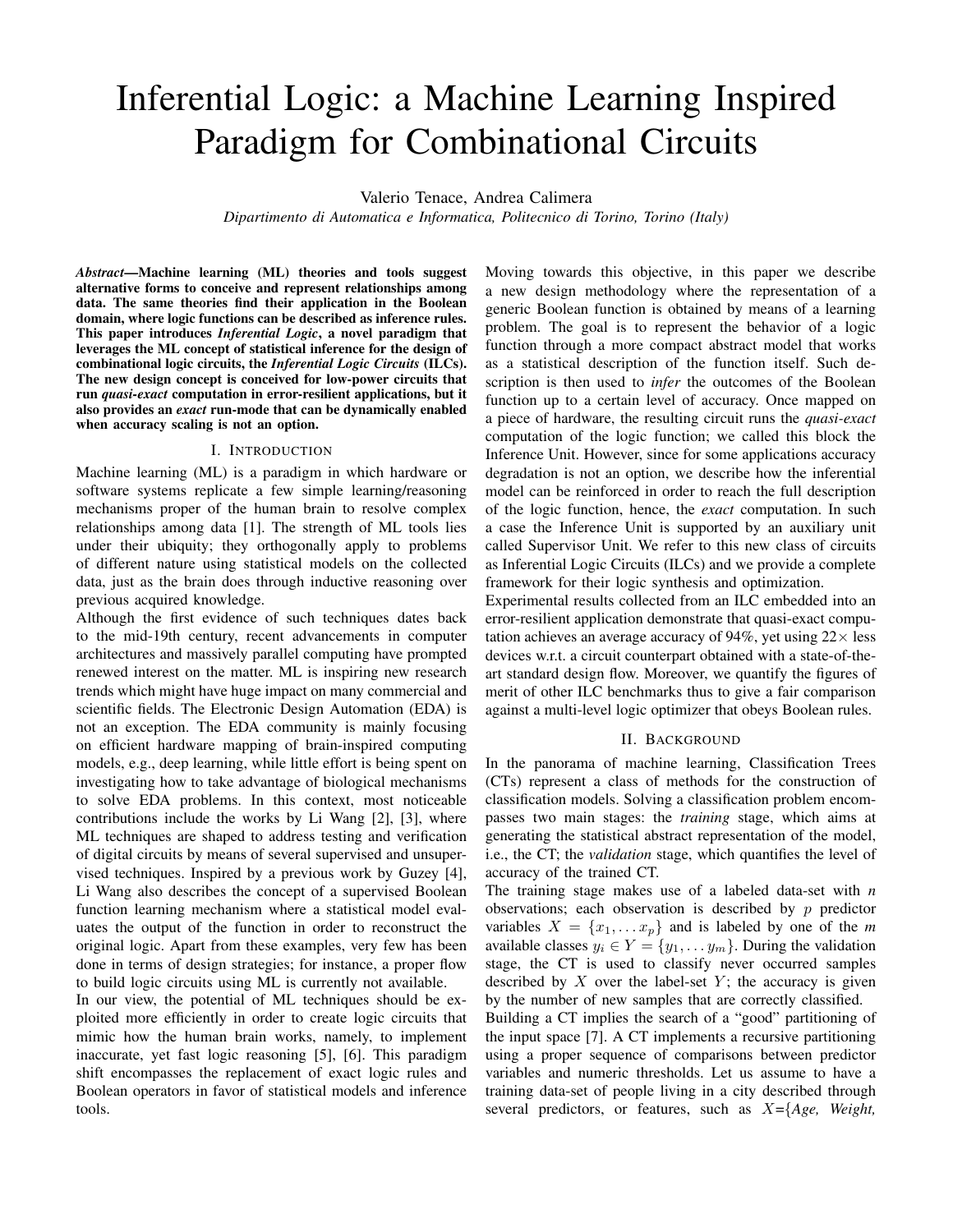

Figure 1. Visual description of a Classification Tree. Logical structure (left), domain partitioning (right).

*Salary, Height, Nationality*}. If the objective is to classify people by gender, i.e.,  $Y = \{Male, Female\}$ , an abstract model with reasonably good accuracy would select which predictors are the most significant among the available predictors  $X$  in order to separate the training population into two different, and ideally disjoint clusters. This concept is graphically depicted in Figure 1, where the selected predictors are *Height* and *Weight*. The most important components learned during training are: the best list of split predictors, i.e., for each iteration which variable  $x_k \in X$  is able to separate the training data-set into different groups with the lowest level of impurity [8], and the evaluation of the optimal threshold for each slipt. These two concepts are combined together into a statistical dispersion index called Gini index [8]. It is therefore possible to assume that a CT can be used to select which predictors better describe the training population.

Both predictor variables and labels can assume any type of value, e.g., *Weight* and *Height* are real numbers, *Male* or *Female* are categorical values; entirely-binary classification problems come with predictors and labels in the form of *binary* variables, i.e., *True* or *False*, 0 or 1.

# III. COMPUTING THROUGH INFERENCE

#### *A. Exact and Quasi-Exact Representation*

A generic Boolean function  $F$  can be defined as an entirelybinary classification problem with a training set described by its truth table. The evaluation of an input pattern encompasses the classification on two possible labels: logic-0 or logic-1. As per the description given in Section II, a CT selects the most significant predictors, namely, the primary inputs that best describe the function  $F$ . Since the selection is done through a statistical method, it is unlikely that a CT gives a complete cover of F. In that sense, a CT is a *quasi-exact* description of  $F$ . To notice that this is slightly different from the classical concept of approximate logic function. Indeed, the CT may cover both the ON-set and the OFF-set of  $F$ .

In order to better understand this concept and describe how to achieve an *exact* representation, let us resort to a simple function  $\mathcal{F} : \mathbb{B}^3 \to \mathbb{B}$  defined as in (1). It represents the function to be learned, and its ON-set is graphically depicted in Figure 2-a by means of a positional cube representation.

$$
\mathcal{F}(a, b, c) = (a \wedge b) \vee (a \wedge c) \vee \neg a \tag{1}
$$



Figure 2. Positional cube notation of the example functions.

Let us then consider a function  $\mathcal{I}: \mathbb{B}^3 \to \mathbb{B}$  defined as in (2), being its cube representation reported in Figure 2-b.

$$
\mathcal{I}(a,b,c) = a \tag{2}
$$

Assume that  $\mathcal I$  is used to mimic  $\mathcal F$ : three over eight minterms are covered, i.e.,  $\mathcal{I} \equiv \mathcal{F}$  for three input patterns over eight.  $\mathcal{I}$ covers a sub-set of the ON-set of  $F$  and part of the OFF-set of  $F$  (red bullet in Figure 2-a). As mentioned above, this is what we refer as the *quasi-exact* representation. In order to achieve an exact representation,  $\mathcal I$  has to be flanked by an extra function  $S : \mathbb{B}^3 \to \mathbb{B}$  which fires *iff* function  $\mathcal I$  infers a wrong output value. A possible expression for  $S$  is given by (3).

$$
S(a, b, c) = \neg a \lor (\neg b \land \neg c) \tag{3}
$$

It is therefore clear that  $I$  and  $S$  should collaborate to achieve the exact representation of  $F$ . Indeed,  $S$  plays the role of a *Supervisor* that can be used as a flag to decide whether  $I$  has to be corrected.

The composite function  $\widetilde{\mathcal{F}} = \mathcal{S} \circ \mathcal{I}$  can be graphically represented as the projection of the cube of  $\mathcal I$  (Figure 2-b) into the  $4^{th}$  dimension S (Figure 2-c). The resulting hypercube is described by the following algebraic expression:

$$
\widetilde{\mathcal{F}}(a,b,c,\mathcal{S}) = \mathcal{S} \land \neg a \lor \neg \mathcal{S} \land a \tag{4}
$$

under the following satisfiability don't care (SDC) condition:

$$
SDC(S) = \neg S \land \mathcal{F} \oplus \mathcal{I}
$$
 (5)

e.g.,  $\{\neg \mathcal{S} \land \neg a\}$  in our example. Such SDC is imposed by construction:  $S$  fires *iff*  $I$  is wrong.

 $\widetilde{\mathcal{F}}$  can be graphically simplified by: (*i*) collapsing minterms on the versor  $\widehat{S}$  on the inner cube, (*ii*) dropping unreachable vertices (bold dotted lines in the picture). Indeed, both  $\mathcal I$  and S have same support-set. The result is the 3-D cube of  $F$ . The equivalent Boolean operation is the substitution  $S \to \mathcal{F}$ , which leads to the final relationship in (6). This transformation brings back to the original Boolean function  $\mathcal{F}$ .

$$
\mathcal{F}(a, b, c) = ((\neg a \lor (\neg b \land \neg c)) \land \neg a) \lor (\neg(\neg a \lor (\neg b \land \neg c)) \land a)
$$
  
=  $(a \land b) \lor (a \land c) \lor \neg a$   
=  $\mathcal{F}(a, b, c)$  (6)

To summarize: *Any n-ary Boolean function* F *can be described as:*

$$
\mathcal{F} = (\mathcal{S} \wedge \neg \mathcal{I}) \vee (\neg \mathcal{S} \wedge \mathcal{I}), \tag{7}
$$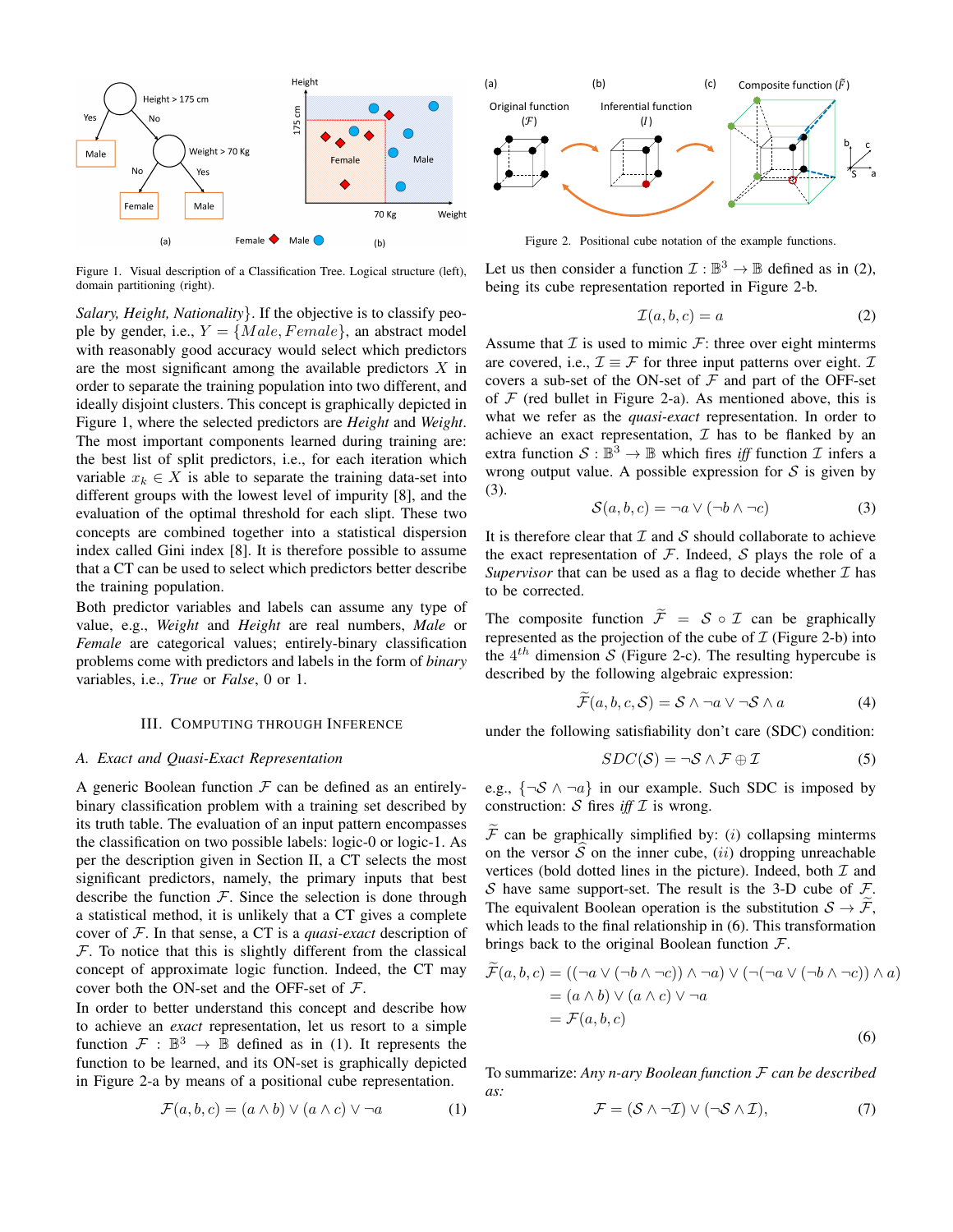*where*  $\mathcal I$  *is a k-ary inferential function with*  $k < n$ *, and*  $\mathcal S$  *is a n*-ary supervisor function that fires iff  $\mathcal{I} \neq \mathcal{F}$ .

It is important to notice that this transformation does not impose, nor require, any specific characteristics on  $\mathcal{F}$ .

# *B. Inferential Logic*

The architecture of an *Inferential Logic Circuit* (ILC), Figure 3, is a straightforward implementation of the Boolean formulation described in Section III-A. It consists of two main logical blocks: (i) the *Inferential Unit* (IU), which implements the CT function  $I$ ;  $(ii)$  the *Supervisor Unit* (SU), which restores the output of  $\mathcal F$  when  $\mathcal I$  yields to an incorrect prediction.



Figure 3. Inferential Logic Circuit architecture.

An ILC can run under two operating modes.

**Quasi-exact computing:** inputs  $X_k = (x_1, \ldots, x_n)$  are evaluated by the IU; its output is *similar* to the Boolean function  $F$ . The accuracy of the IU is defined as the ratio between the number of correctly-classified inputs and the total number of inputs, i.e.,  $2^n$ .

**Exact computing:** inputs  $X_k = (x_1, \ldots, x_n)$  are evaluated by both the IU and the SU. Two are the possible outcomes:  $(i)$  the input pattern belongs to the set of misclassified patterns, hence the output inferred by the IU is wrong and the SU drives the complement of IU towards the primary output;  $(ii)$  the input pattern belongs to the set of correctly classified samples, hence the value inferred by IU is propagated to the output.

# *C. Design Flow*

Figure 4 gives an overview of the proposed design flow. It starts with an exhaustive description of the digital circuit defined through a truth table  $(2^n$  permutations). Such table represents the training set. Building the CT is demanded to a Matlab script that leverages the fitctree function. Once the CT is generated, the validation phase takes place; each entry of the truth table is classified by means of the CT and results are collected into two separate sets: the classified set  $C$ , and the misclassified set  $M$ . The former is a Boolean description of the CT, that is, the function  $\mathcal{I}: \mathbb{B}^k \to \mathbb{B}$ . By means of an in-house software package, described later in Section IV-A, the CT structure is synthesized, optimized and mapped onto a MUX-INV netlist. The resulting logic circuit is the *Inferential Unit* of Figure 3. M is a Boolean description of the *Supervisor Unit* (SU), i.e., the function  $S : \mathbb{B}^n \to \mathbb{B}$ , and it is synthesized with the ABC synthesis tool [9]. According to (7), output signals of the Inferential and Supervisor units are then plugged into a MUX. The obtained ILU architecture is



Figure 4. Design flow generating Exact and Quasi-Exact Computing Flows.

then validated thought exhaustive functional simulations and Boolean equivalence checking.

#### IV. LOGIC SYNTHESIS OF THE INFERENTIAL UNIT

As previously discussed, the Supervisor is synthesized with a standard multi-level flow. Here we focus our discussion on an efficient synthesis flow tailored on quasi-exact Boolean function representations.

#### *A. From CTs to Mux-Inverter Trees*

A CT is a rooted and directed acyclic graph defined as  $\Gamma = (\Phi \cup D \cup \Theta \cup E)$ . The set of decision vertices  $d \in D$ with two outgoing edges  $e_0, e_1 \in E$  are associated with a threshold operation on a primary input variable  $x_k \in \mathcal{X}$ . Such nodes drive the connection between nodes at the lower levels with those at the upper levels of the tree structure. For instance, if  $x_k > T_h$  (being  $T_h$  the threshold selected at training time by the Gini index), then the left branch is connected to the current node's output, right branch otherwise. Terminal nodes  $\theta \in \Theta$  with out-degree 0 represent the class to which a given input pattern belongs to. Finally, root nodes  $\phi \in \Phi$  with in-degree 0 represent the output value assumed by the Boolean logic function  $\mathcal{F}(\mathcal{X})$ . From the definition above, the representation of decision nodes using Boolean gates may look prohibitive due to the complexity involved in designing a threshold comparator. However, since training samples are always described by means of Boolean variables, the CT algorithm will always select a threshold subject to (8), where  $max(k)$  and  $min(k)$  represent the maximum and minimum values assumed by the input feature  $k$ , namely 1 and 0.

$$
T_h = \frac{max(k) + min(k)}{2} = 0.5
$$
 (8)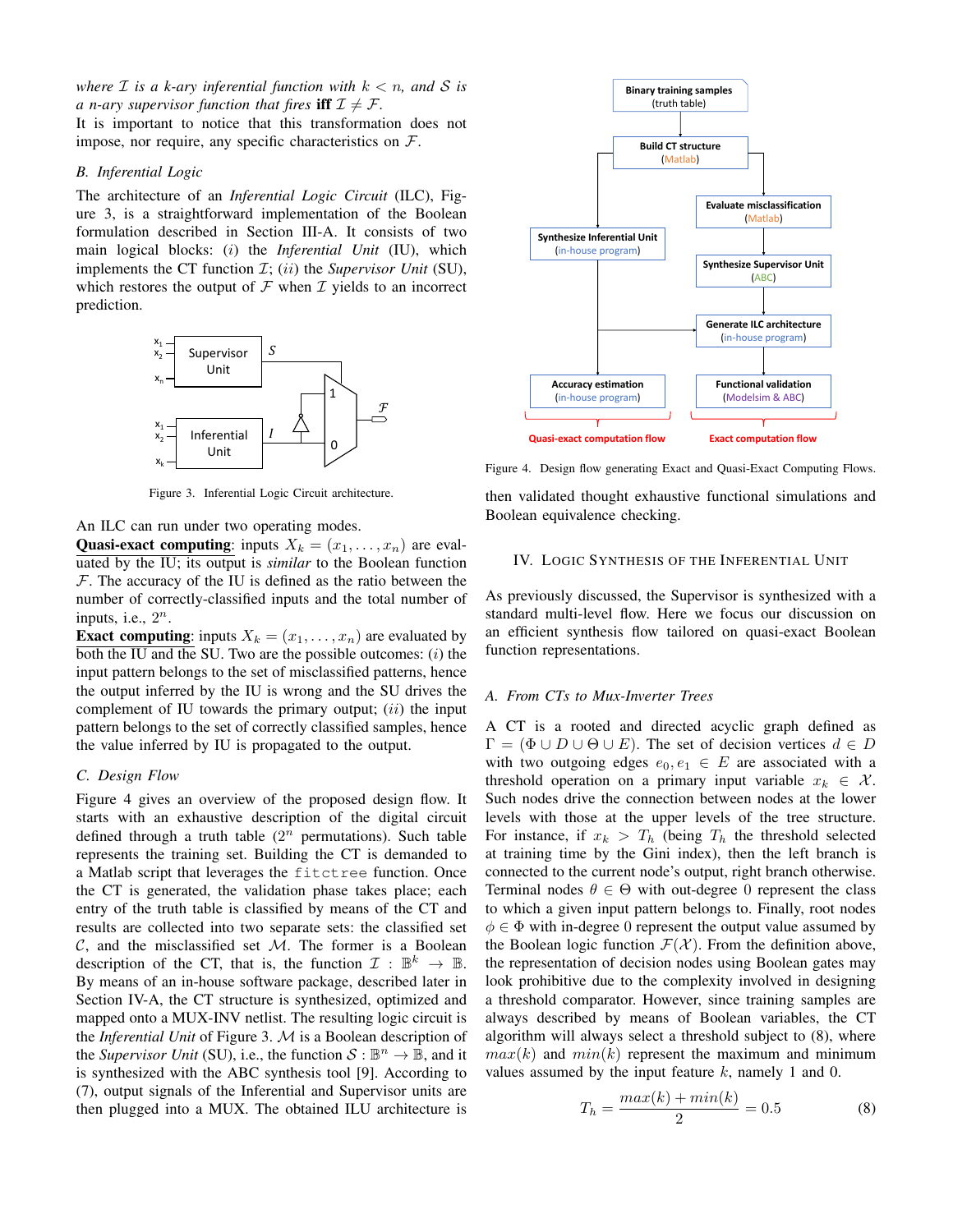It is thereby possible to reduce the threshold comparator through the equivalences reported in (9).

$$
(x_k \ge 0.5) \equiv (x_k = 1) (x_k < 0.5) \equiv (x_k = 0)
$$
\n(9)

Such equations suggest that decision vertices can be reduced to a simple identity comparator, not dissimilar to decision nodes in Binary Decision Diagrams (BDDs) [10]. The builtin functionality can then be reduced to an If-Then-Else (ITE) primitive, where the selection variable is represented by the primary input  $x_k \in \mathcal{X}$ , and the *true* and *false* branches are represented by the left and right child nodes, respectively. As a consequence, the most simple transposition of a decision node is a single Multiplexer (MUX). Without loss of generality, we can say that any CT grown on a fully-Boolean training sample can be represented by means of a tree of MUXes. Obviously, other circuit implementations do exist.

# *B. Synthesis Flow*

Figure 5 describes the adopted synthesis flow for the inferential unit. First, the CT structure described as a list of



Figure 5. Synthesis flow for the Inferential Unit.

ITE statements is converted into a BDD structure and then optimized according to the following three rules:

- 1) Node elimination: a node having both left and right branches connected to the same child node represents a don't care. Therefore, it is eliminated from the structure.
- 2) Node sharing: if two, or more, nodes share the same child nodes, then they are said to be equivalent. It is then possible to merge them into a single node.
- 3) Variable ordering: an good variable order is selected as to guarantee the lowest cardinality for the decision diagram [11].

Those transformations are performed with an in-house C program that leverages the CUDD package [12] for decision diagram manipulations.

As a final stage, the reduced and ordered BDD is mapped into a MUX-INV tree, where MUXes are used to map decision

nodes, and INVs are used to eliminate constant terminal nodes and to invert signals along negated edges. The obtained annotated Verilog netlist is then validated through functional simulations and post-synthesis analyses.

# V. EXPERIMENTAL RESULTS

In this section we demonstrate the effectiveness of the proposed ILC paradigm. First, we show that Inferential Computing is particularly effective in error-resilient applications; we provide a case-study analysis for a widely-used edge detection technique, i.e., the Sobel operator [13]. We describe in detail the adopted implementation and provide an accurate analysis of the obtained results in terms of output accuracy, area, and power efficiency. Second, we quantify area and power of ILC circuits against an open-source multi-level synthesis flow: the ABC synthesis tool [9]. Quality-of-result for quasi-exact and exact computing is also assessed.

### *A. Edge Detection Through The Sobel Operator*

In order to appreciate the potential of the proposed technique, we resort to a real-life error-resilient application. In the field of machine vision, edge detection is the operation of detecting significant local changes in an image. Given a matrix of pixels I, a *step edge* is associated to a peak in the first derivative of I. Edges can be detected by means of a gradient operator. In our analysis, we employee the Sobel operator, defined as in (10).

$$
G = \begin{pmatrix} 1 & 0 & -1 \\ 2 & 0 & -2 \\ 1 & 0 & -1 \end{pmatrix}
$$
 (10)

Let us assume to have a  $3x3$  gray scale image  $I$ , where each element  $i_{x,y}$  of the matrix represents a pixel in the image. The Sobel operator  $G$  applied to  $I$  returns the matrix convolution: an element-wise multiply and accumulate function, as in (11); the result of such convolution represents the intensity of the pixel stored in the output matrix  $C$  at position  $(x,y)$ .

$$
C_{x,y} = I \otimes G = \begin{pmatrix} i_{x-1,y-1} & i_{x-1,y} & i_{x-1,y+1} \\ i_{x,y-1} & i_{x,y} & i_{x,y+1} \\ i_{x+1,y-1} & i_{x+1,y} & i_{x+1,y+1} \end{pmatrix} \otimes G
$$
  
=  $i_{x-1,y-1} \cdot 1 + i_{x-1,y} \cdot 0 + \dots + i_{x+1,y+1} \cdot (-1)$  (11)

Such operation is then iterated over all the pixels contained in I, thus to generate a new image containing information on horizontal edges.

The circuit we implemented performs the convolution reported in  $(11)$  between G and a gray scale source image where each pixel is in the range  $[0-255]$ . The input of the circuit is composed of the value of the 6 pixels involved in the convolution. Input space cardinality was reduced by considering only the three most significant bits for each pixels, with a total of 18 primary inputs. A threshold operator on the result of (11) was also applied as to eliminate noise on the resulting images. As a consequence, the output of the circuit is represented by a single bit subject to the following rule: if  $C$  is below the intensity threshold, then the output pixel does not represent an edge (output 0); otherwise the function evaluates to 1.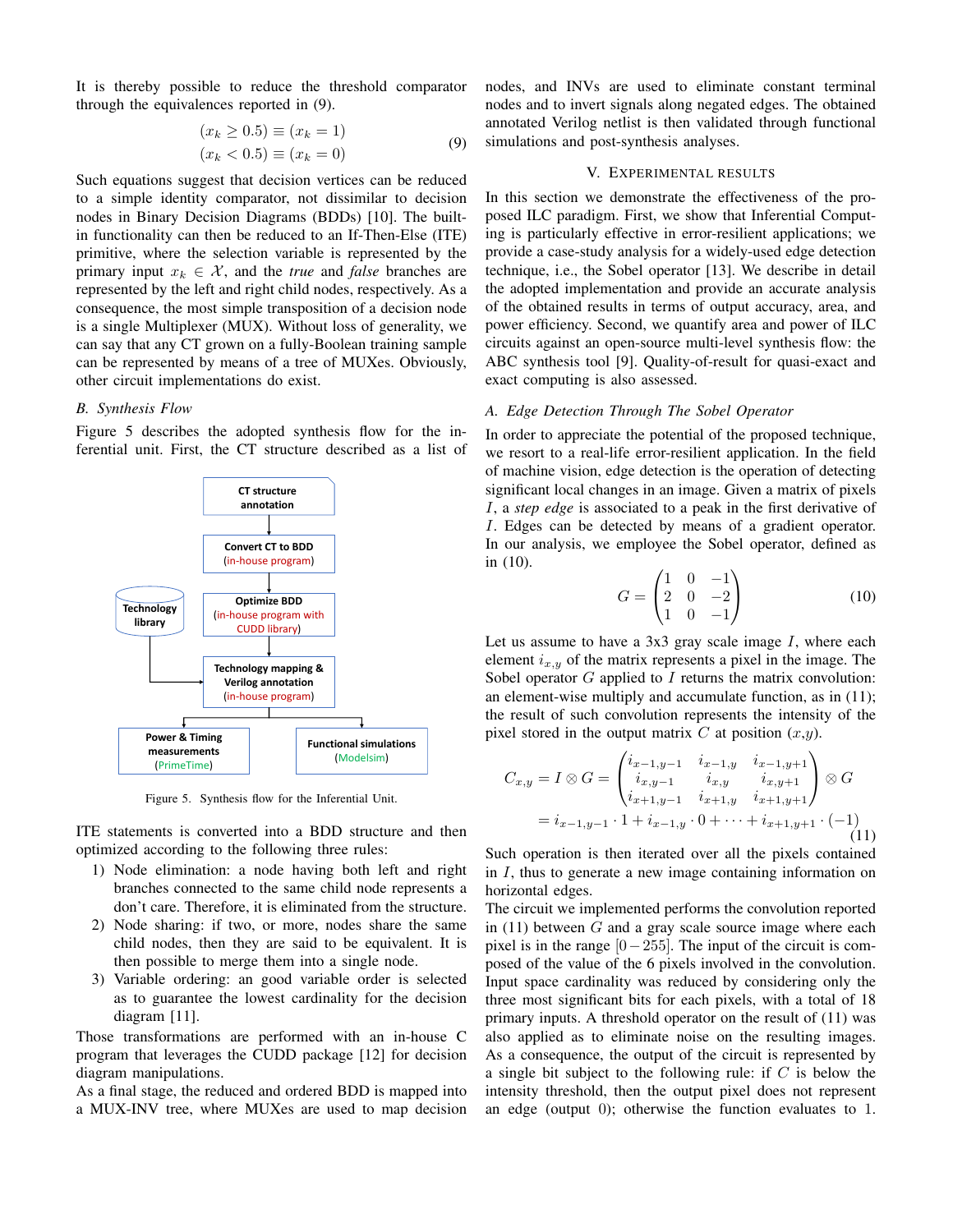

Figure 6. Result comparison with circuit implementing the Sobel operator. Original image (left), E-MS (center), Q-IU (right).

The exhaustive truth table was then generated by means of a Matlab script. The experimental setup is composed of two design flows, summarized as follows.

Quasi-Exact Computing via Inferential Unit (Q-IU): only the Inferential Unit composing the architecture illustrated in Section III is employed. Mapping and optimization as described in Section IV are also applied.

Exact Computing via Multi-level Synthesis (E-MS): the benchmark is processed with the ABC synthesis tool and mapped on a technology library at the 45nm node consisting of 32 logic primitives. The design is optimized by using the built-in collapse command. We first analyze the quality-of-result of the Q-IU implementation. Figure 6 shows a few sample images<sup>1</sup> of size  $150 \times 150$  pixels used for the evaluation process. Error rate  $(\varepsilon)$  was computed as the pixel-wise difference between the exact solution provided by the E-MS circuit, and the quasi-exact counterpart obtained through the Q-IU. Starting from the topmost picture in Figure 6, error rates for each image are: 2.09%, 8.19%, 8.57%, and 5.85%.

These values lead to a fundamental observation: Inferential logic is actually capable to extrapolate the most significant operations of a Boolean function, i.e., the ones with a higher computational and expressive power. This observation is supported by comparing the performance of the two implementations: the Q-IU is composed of 14 gates only, thus ensuring a  $22 \times$  smaller area w.r.t. the E-MS counterpart. Such a huge area saving translates to  $7.3 \times$  less dynamic power consumption.

# *B. ILC vs. Multi-level*

It is important to understand that the objective of this section is not to demonstrate how ILC circuits could replace standard synthesis flows, but rather to provide a clearer picture of pro's and con's of adopting the inferential paradigm in accuracycritical applications. The adopted experimental setup can be summarized as follows.

ILC performing exact computing (E-ILC): benchmarks are represented with the architecture illustrated in Section III; the Inference Unit is designed by means of the mapping and optimization steps described in Section IV; the Supervisor Unit is obtained with a standard multi-level ABC synthesis flow. Notice that the design of the Supervisor Unit is not optimized, as to provide a worst-case analysis. Multi-output logic functions are elaborated by isolating and processing each output cones separately.

ILC performing quasi-exact computing (Q-ILC): in this case each benchmark is composed of the Inference Unit alone; the design encompasses the stages described in Section IV.

Multi-level Synthesis (MS): benchmarks are processed with the ABC synthesis tool. Each benchmark is optimized by means of the built-in fx command.

Considered benchmarks are general-purpose open-source circuits belonging to the LGSynth91 suite. Designs are elaborated by means of their exhaustive truth table descriptions with digital files compliant to the Espresso format definition. In all considered synthesis flows we adopt the same CMOS technology library at the 45 nm node consisting of 32 logic primitives. Power estimations are conducted by means of Synopsys PrimeTime simulations. It is important to underline that truth tables represent a readily available circuit description for our purposes; obviously, they represent a bottleneck, especially with big circuits. However, the objective of this work is not to provide an ultimate solution, but rather to illustrate a proof-ofconcept for future ML-driven design flows. Alternative design methodologies to overcome this issue, e.g., derive CTs from RTL descriptions, are part of future works.

Figure 7 shows the accuracy of both E-ILC and Q-ILC implementations; numbers have been obtained by means of exhaustive functional simulations for each considered benchmark. The plot demonstrates the E-ILC architecture yields designs which are fully compliant with the original Boolean network specifications. On the other hand, Q-ILC designs achieve remarkable accuracy: 90% on average.

Table I reports the total number of devices for each benchmark processed with the three considered implementations. Notice that the area of the E-ILC is due to the contributions of both the Supervisor and the Inferential units. Numbers suggest that

<sup>&</sup>lt;sup>1</sup>Considered images were obtained through an open-source repository. All images are released as public domain.